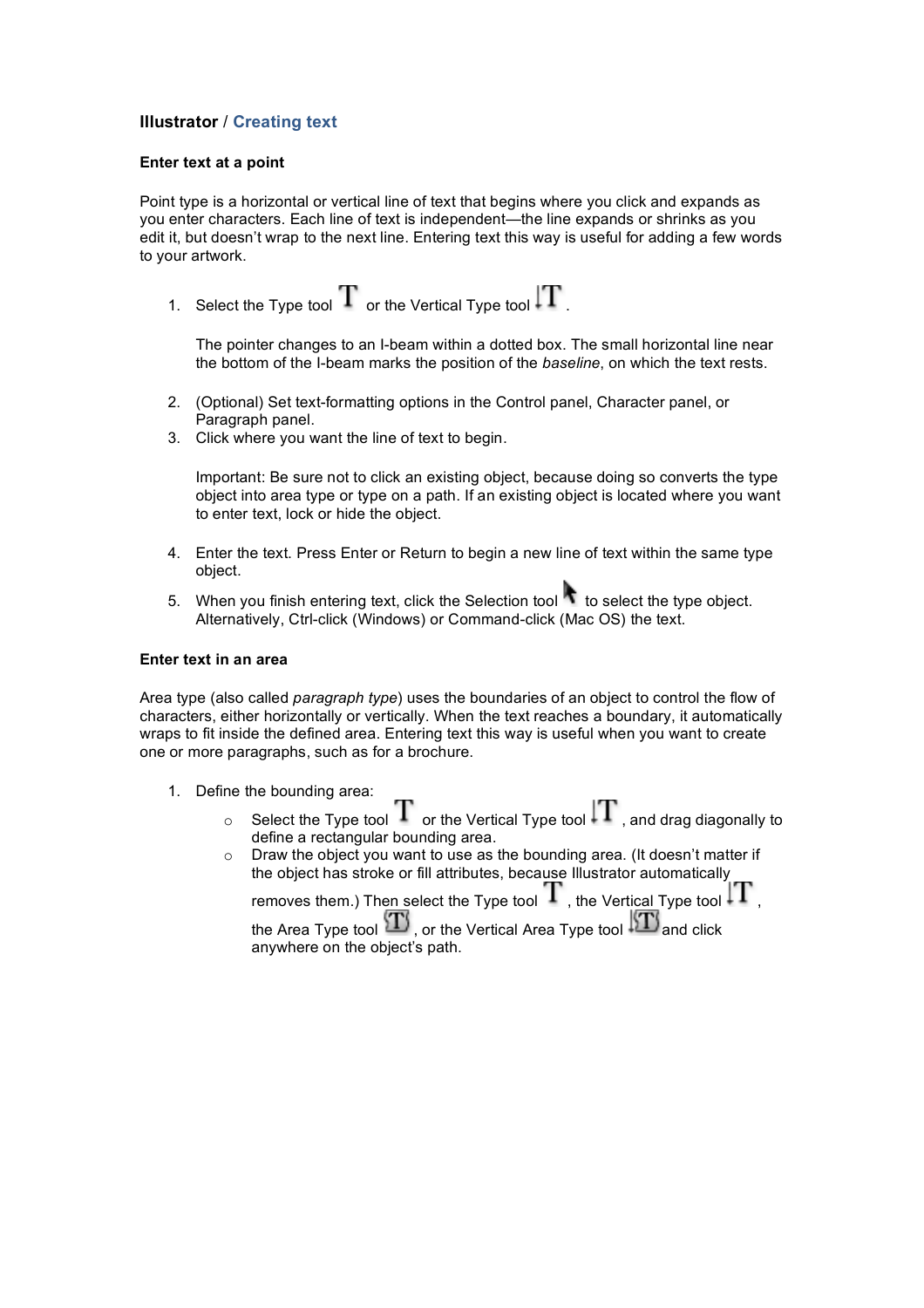



Creating a type area by dragging (top) compared to converting an existing shape to a type area (bottom)

Note: If the object is an open path, you must use the Area Type tool to define the bounding area. Illustrator draws an imaginary line between the endpoints of the path to define the boundaries.

- 2. (Optional) Set text-formatting options in the Control panel, Character panel, or Paragraph panel.
- 3. Enter the text. Press Enter or Return to begin a new paragraph.
- 4. When you finish entering text, click the Selection tool to select the type object. Alternatively, Ctrl-click (Windows) or Command-click (Mac OS) the text.

If you enter more text than can fit within an area, a small box containing a plus symbol (+) appears near the bottom of the bounding area.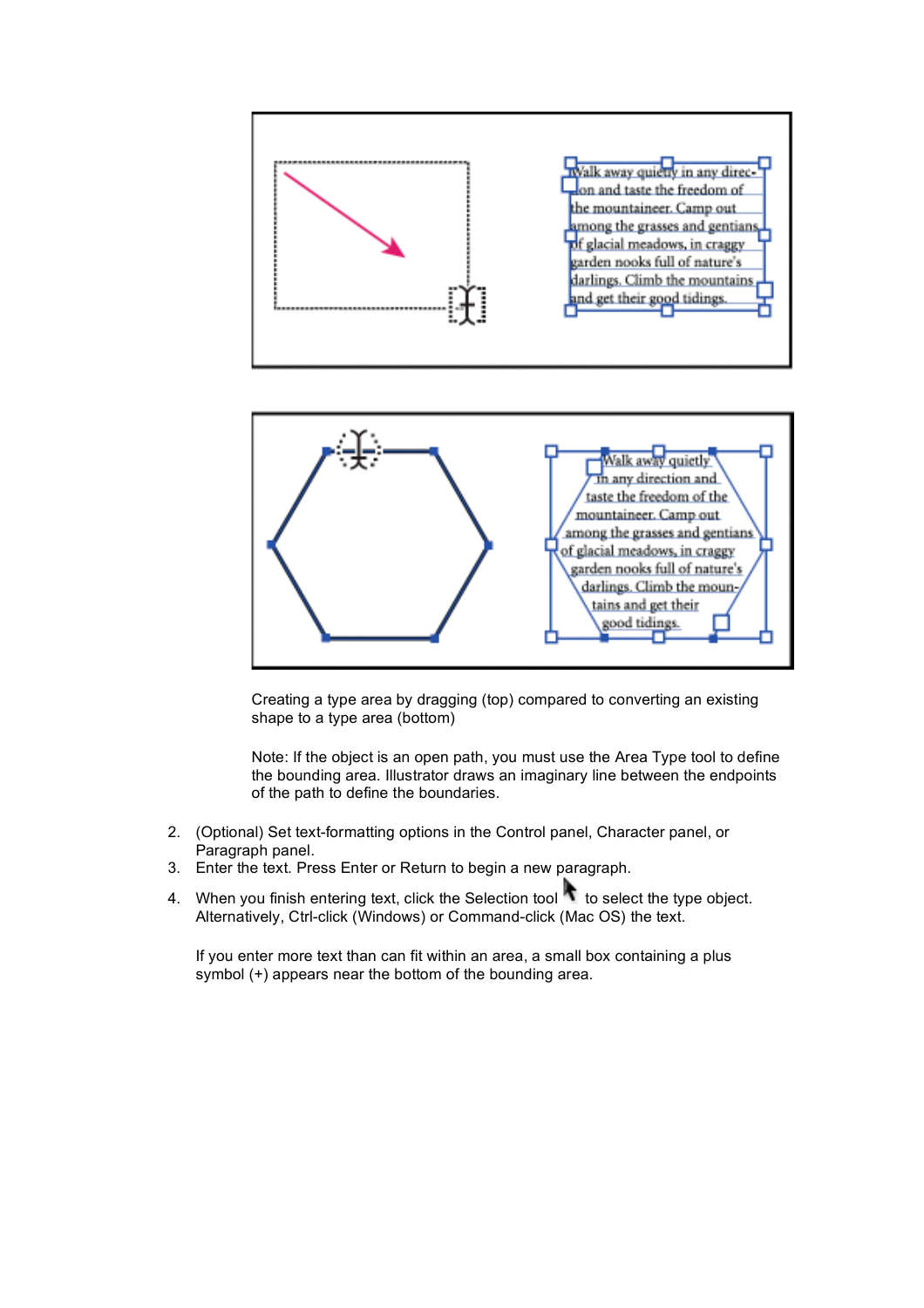

Example of overflow text

You can resize the text area or extend the path to display the overflow text. You can also thread the text into another object.

## **Manage the text area**

# **Resize a text area**

You can resize text in different ways, depending on the whether you are creating point type, area type, or text along a path.

There is no limit for the amount of text that can be written using point type, so resizing of the text box is not required in this case.

When using the area type tool, you drag an object and type inside the selected area. In this case, the text resizes when you resize the object using the Direct Selection tool.

When you type text along a path, you can thread text between objects (see Threading text between objects), if the text does not fit in the selected path. In this case also, the text is resized if you resize the path using the Direct Selection tool.

Make sure that the bounding box setting is set to Show Bounding Box. If you are not able to see the bounding box, then click View > Show Bounding Box.

To resize, do one of the following:

Select the type object using the Selection tool or Layers panel, and drag a handle on the bounding box.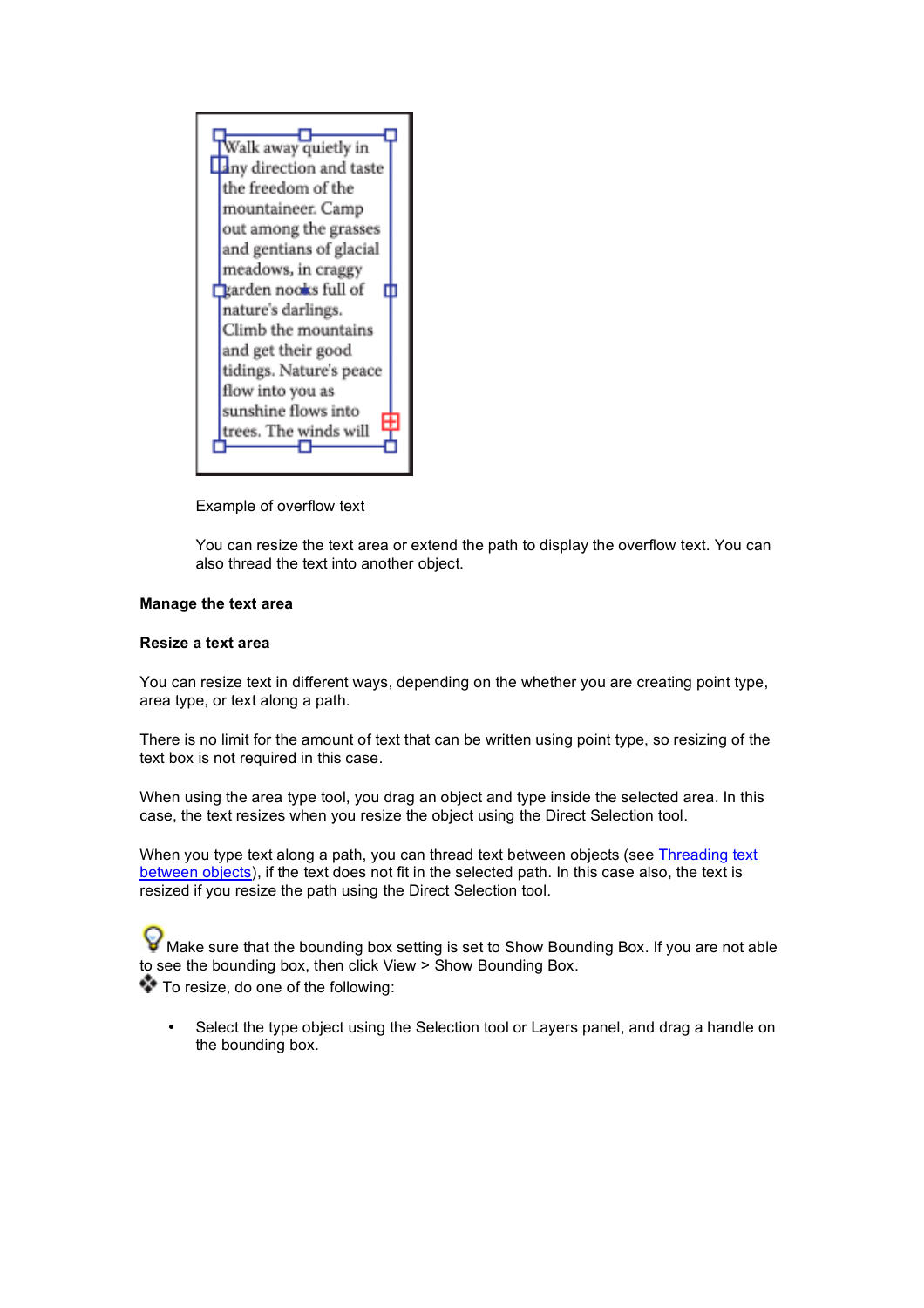



Resizing a text area with the Selection tool

Select the edge or corner of the type path with the Direct Selection tool  $\mathbf \cdot$  Then drag to adjust the shape of the path.

Adjusting the type path using the Direct Selection tool is easiest when you're in Outline view.

Walk away quietly in any direction and taste the freedom of the mountaineer. Camp out among the grasses and gentians of glacial meadows, in craggy garden nooks full of nature's darlings. Climb the mountains and get



Resizing a type area with the Direct Selection tool

• Select the type object using the Selection tool or Layers panel, and choose Type > Area Type Options. Enter values for Width and Height, and click OK. If the text area is not a rectangle, these values determine the dimensions of the object's bounding box.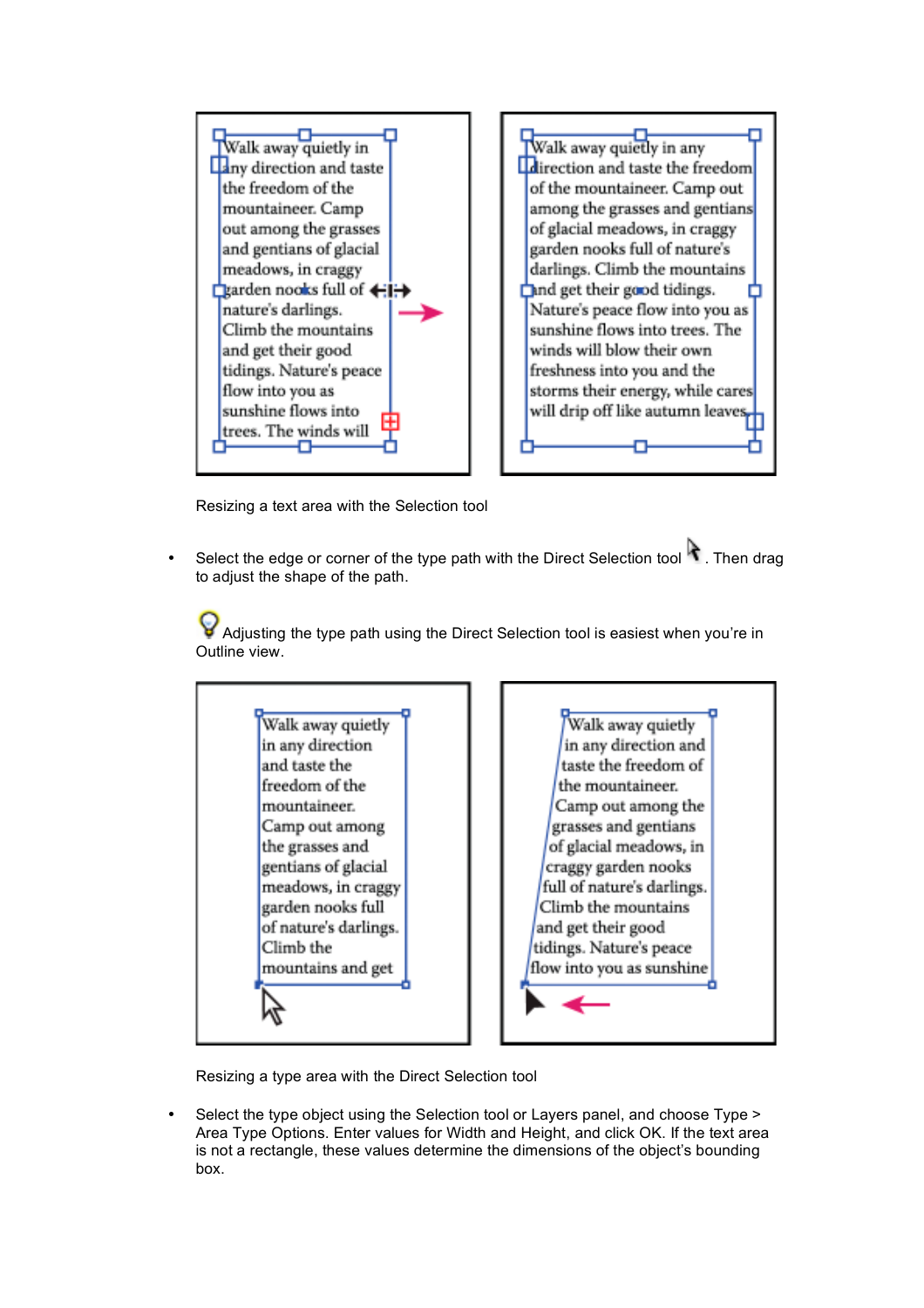### **Change the margin around a text area**

When working with an area type object, you can control the margin between the text and the bounding path. This margin is referred to as the *inset spacing*.

- 1. Select an area type object.
- 2. Choose Type > Area Type Options.
- 3. Specify a value for Inset Spacing, and click OK.



Type without inset spacing (left) compared to type with inset spacing (right)

## **Raise or lower the first baseline in a text area**

When working with an area type object, you can control the alignment of the first line of text with the top of the object. This alignment is referred to as the *first baseline offset*. For example, you can make text stick up above the top of the object or fall a specific distance below the top of the object.

| Walk away quietly                    | Walk away quietly    |
|--------------------------------------|----------------------|
| In any direction and                 | in any direction and |
| $\Delta$ aste the freedom o $\Delta$ | taste the freedom of |
| the mountaineer.                     | the mountaineer.     |

Type with First Baseline set to Cap Height (left) compared to type with First Baseline set to Leading (right)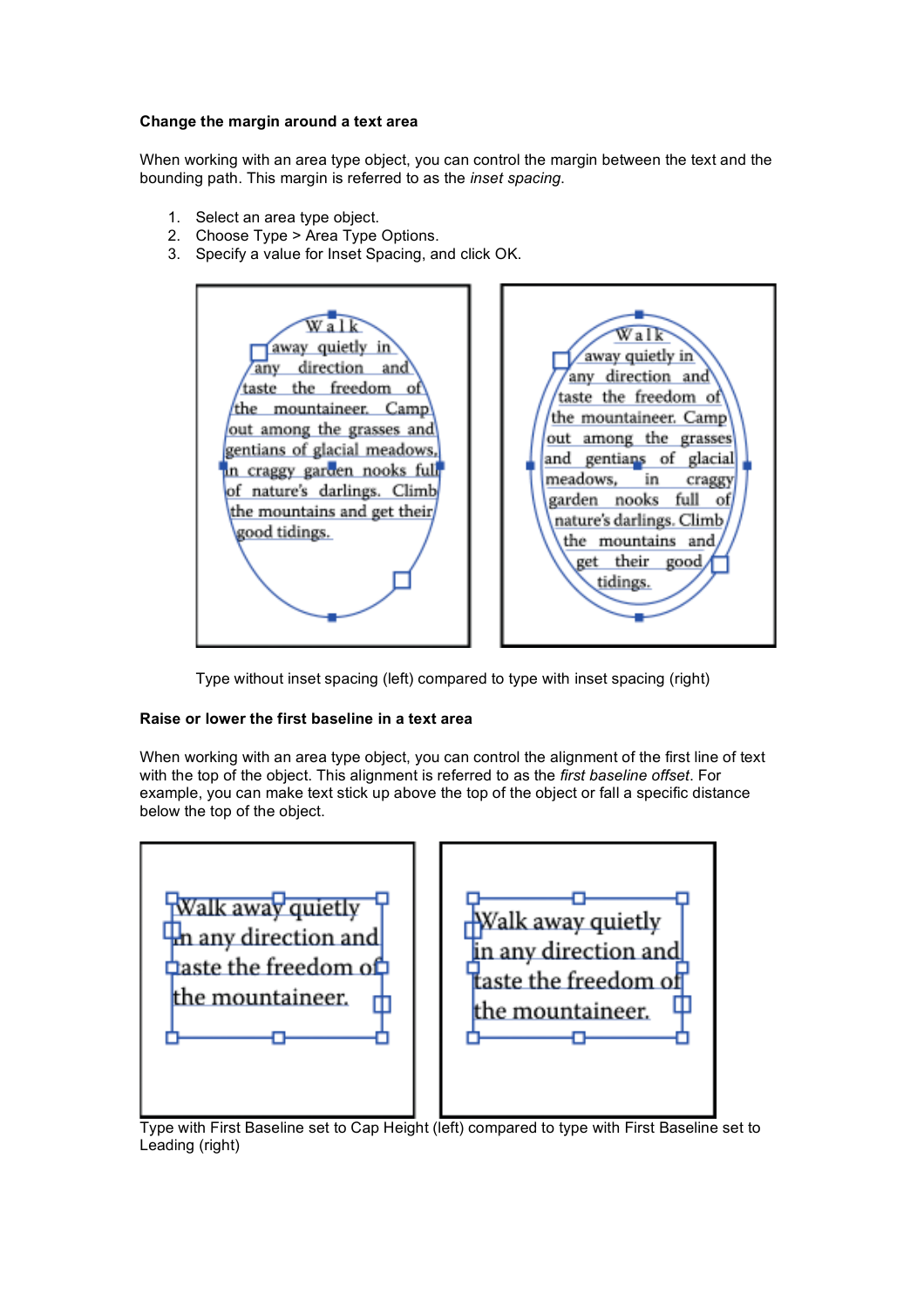- 1. Select an area type object.
- 2. Choose Type > Area Type Options.
- 3. For First Baseline, choose one of the following options:

#### Ascent

The height of the "d" character falls below the top of the type object. Cap Height The tops of uppercase letters touch the top of the type object. Leading Uses the text's leading value as the distance between the baseline of the first line of text and the top of the type object. x Height The height of the "x" character falls below the top of the type object. Em Box Height The top of the em box in Asian fonts touches the top of the type object. This option is available regardless of the Show Asian Options preference. Fixed Specifies the distance between the baseline of the first line of text and the top of the type object in the Min box. Legacy

Uses the first baseline default used in Adobe Illustrator 10 or earlier.

4. For Min, specify the value for the baseline offset.

## **Create rows and columns of text**

- 1. Select an area type object.
- 2. Choose Type > Area Type Options.
- 3. In the Rows and Columns sections of the dialog box, set the following options:

### Number

Specifies the number of rows and columns you want the object to contain. Span

Specifies the height of individual rows and the width of individual columns. Fixed

Determines what happens to the span of rows and columns if you resize the type area. When this option is selected, resizing the area can change the number of rows and columns, but not their width. Leave this option deselected if you want row and column widths to change when you resize the type area.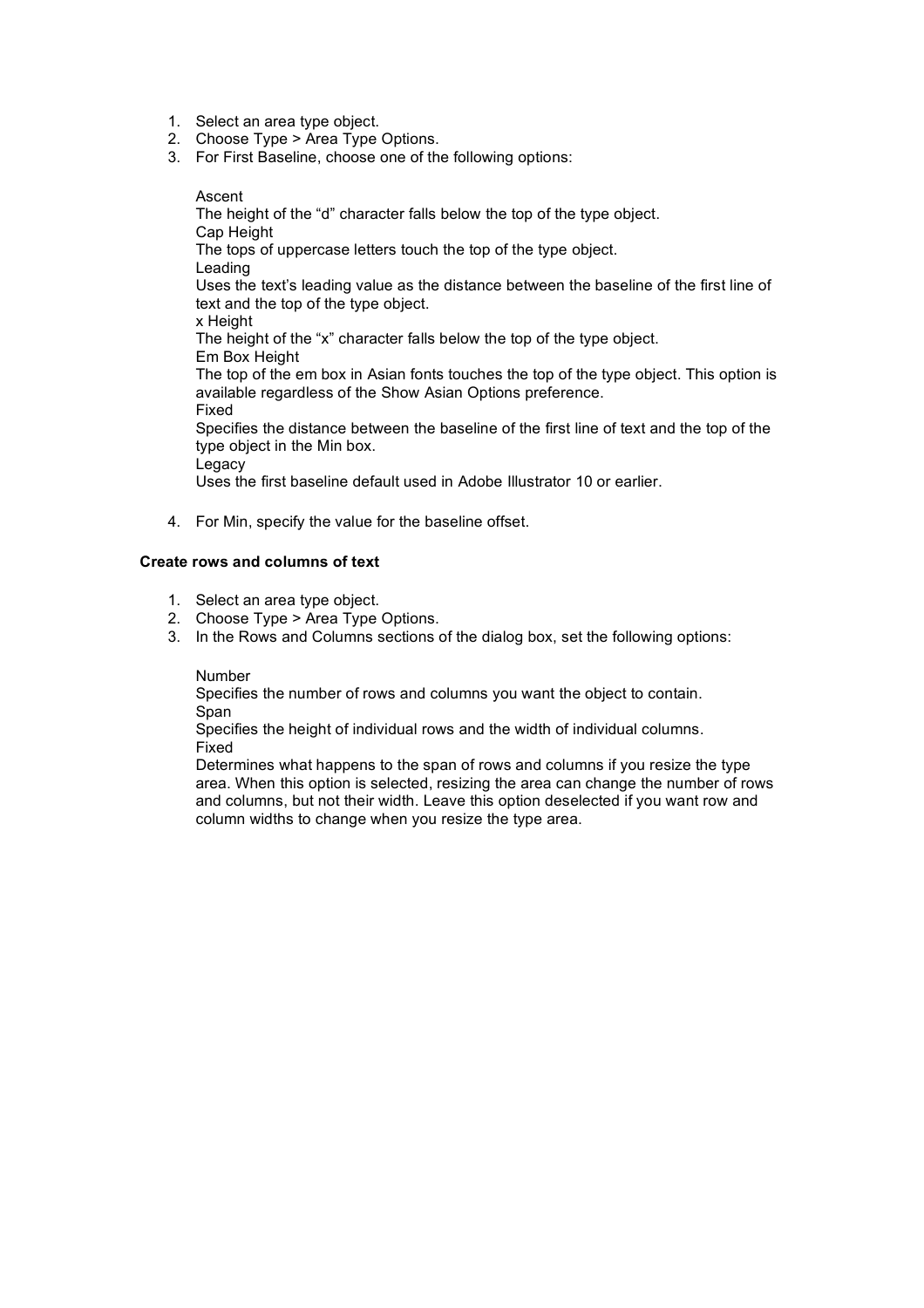|                                                                                                                                                                                                                          | Walk away quietly in any<br>full of nature's darlings.<br>direction and taste the<br>Climb the mountains and<br>freedom of the mountain-<br>get their good tidings.<br>Nature's peace flow into<br>eer. Camp out among<br>the grasses and gentians<br>you as sunshine flows into<br>of glacial meadows, in<br>trees. The winds will blow<br>garden<br>their own freshness into<br>craggy<br>nooks<br>А                                                                                    |   |  |
|--------------------------------------------------------------------------------------------------------------------------------------------------------------------------------------------------------------------------|-------------------------------------------------------------------------------------------------------------------------------------------------------------------------------------------------------------------------------------------------------------------------------------------------------------------------------------------------------------------------------------------------------------------------------------------------------------------------------------------|---|--|
|                                                                                                                                                                                                                          | Walk away quietly in any<br>you and the storms their<br>full of nature's darlings.<br>direction and taste the<br>Climb the mountains and<br>energy, while cares will<br>freedom of the mountain-<br>get their good tidings.<br>drip off like autmun leaves.<br>Nature's peace flow into<br>eer. Camp out among<br>the grasses and gentians<br>you as sunshine flows into<br>of glacial meadows, in<br>trees. The winds will blow<br>their own freshness into<br>garden<br>nooks<br>craggy | в |  |
|                                                                                                                                                                                                                          | sunshine flows into trees. The winds will<br>Walk away quietly in any direction and<br>taste the freedom of the mountaineer.<br>blow their own freshness into you and the<br>Camp out among the grasses and<br>storms their energy, while cares will drip<br>gentians of glacial meadows, in craggy<br>off like autmun leaves.<br>garden nooks full of nature's darlings.<br>Climb the mountains and get their good<br>tidings. Nature's peace flow into you as                           |   |  |
| Options for resizing rows and columns<br>А.<br>Original columns<br>В.<br>Columns resized with Fixed selected<br>C.<br>Columns resized with Fixed deselected<br>Gutter<br>Specifies the distance between rows or columns. |                                                                                                                                                                                                                                                                                                                                                                                                                                                                                           |   |  |
| 4.                                                                                                                                                                                                                       | In the Options section of the dialog box, select a Text Flow option to determine how<br>text flows between rows and columns: By Rows <b>EE</b> or By Columns <b>htm</b>                                                                                                                                                                                                                                                                                                                   |   |  |

в

5. Click OK.

# **Fit a headline across the full width of a type area**

- 1. Select a type tool, and click in the paragraph you want to fit across the type area.
- 2. Choose Type > Fit Headline.

Note: If you change the formatting of the type, be sure to reapply the Fit Headline command.

## **Threading text between objects**

To thread (or continue) text from one object to the next, you link the objects. Linked type objects can be of any shape; however, the text must be entered in an area or along a path (not at a point).

Each area type object contains an *in port* and an *out port*, which enable you to link to other objects and create a linked copy of the type object. An empty port indicates that all the text is visible and that the object isn't linked. An arrow in a port indicates that the object is linked to another object. A red plus sign in an out port indicates that the object contains additional text. This remaining unseen text is called *overflow text*.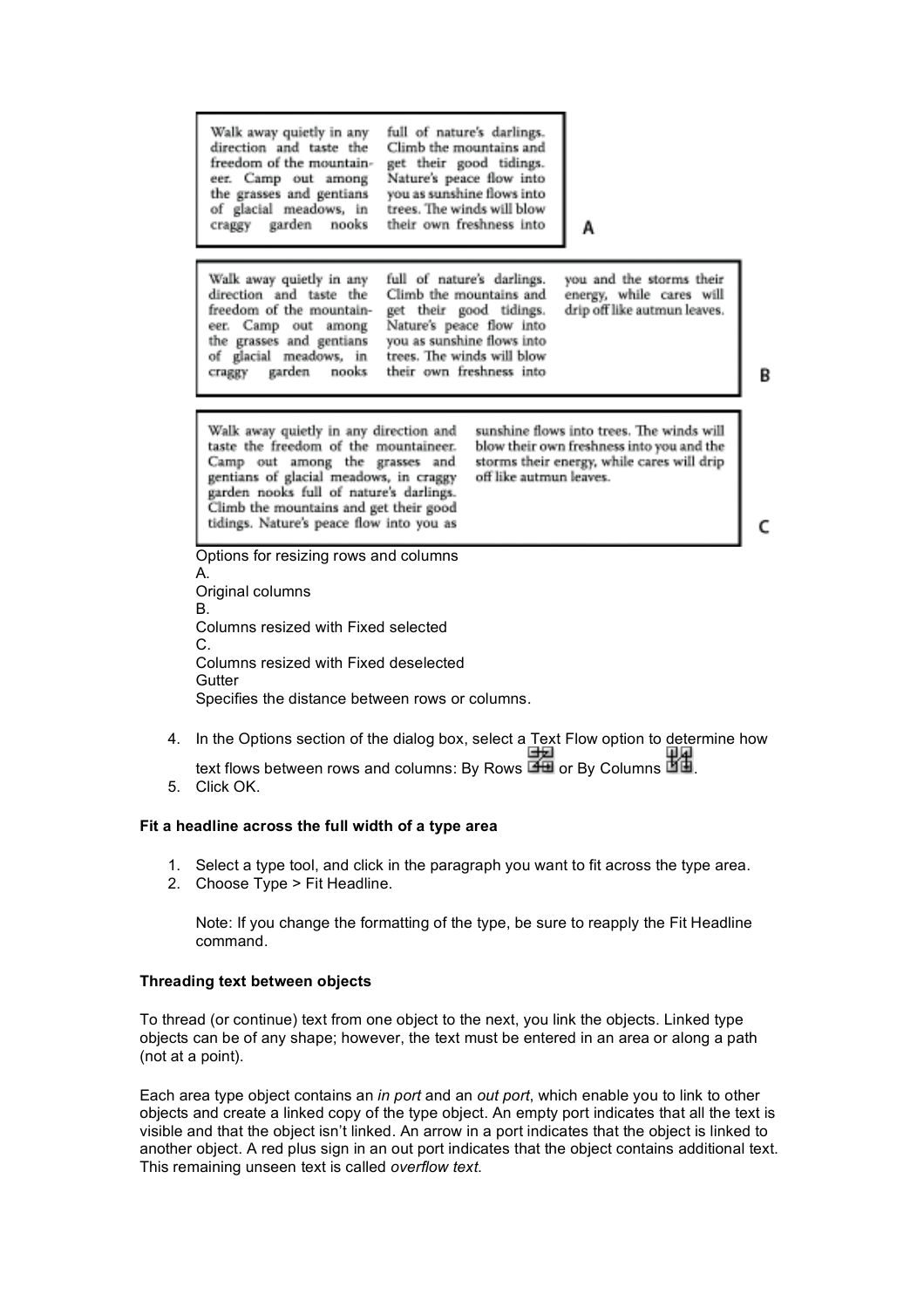

Ports on linked type objects

You can break threads and have the text flow into either the first or the next object, or you can remove all threads and have the text stay in place.

Note: When working with threaded text, it can be useful to see the threads. To view threads, choose View > Show Text Threads and then select a linked object.

## **Thread text**

- 1. Use the Selection tool to select an area type object.
- 2. Click the in port or the out port of the selected type object. The pointer changes to the loaded text icon .
- 3. Do one of the following:
	- o To link to an existing object, position the pointer on the object's path. The
		- pointer changes to a  $\overline{=}$ . Click the path to link the objects.
	- o To link to a new object, click or drag on an empty part of the artboard. Clicking creates an object of the same size and shape as the original; dragging lets you create a rectangular object of any size.

Another method for threading text between objects is to select an area type object, select the object (or objects) you want to thread to, and then choose Type > Threaded Text > Create.

### **Remove or break threads**

- 1. Select a linked type object.
- 2. Do any of the following:
	- o To break the thread between two objects, double-click the port on either end of the thread. The text flows into the first object.
	- o To release an object from a text thread, choose Type > Threaded Text > Release Selection. The text flows into the next object.
	- o To remove all threads, choose Type > Threaded Text > Remove Threading. The text stays in place.

### **Wrap text around an object**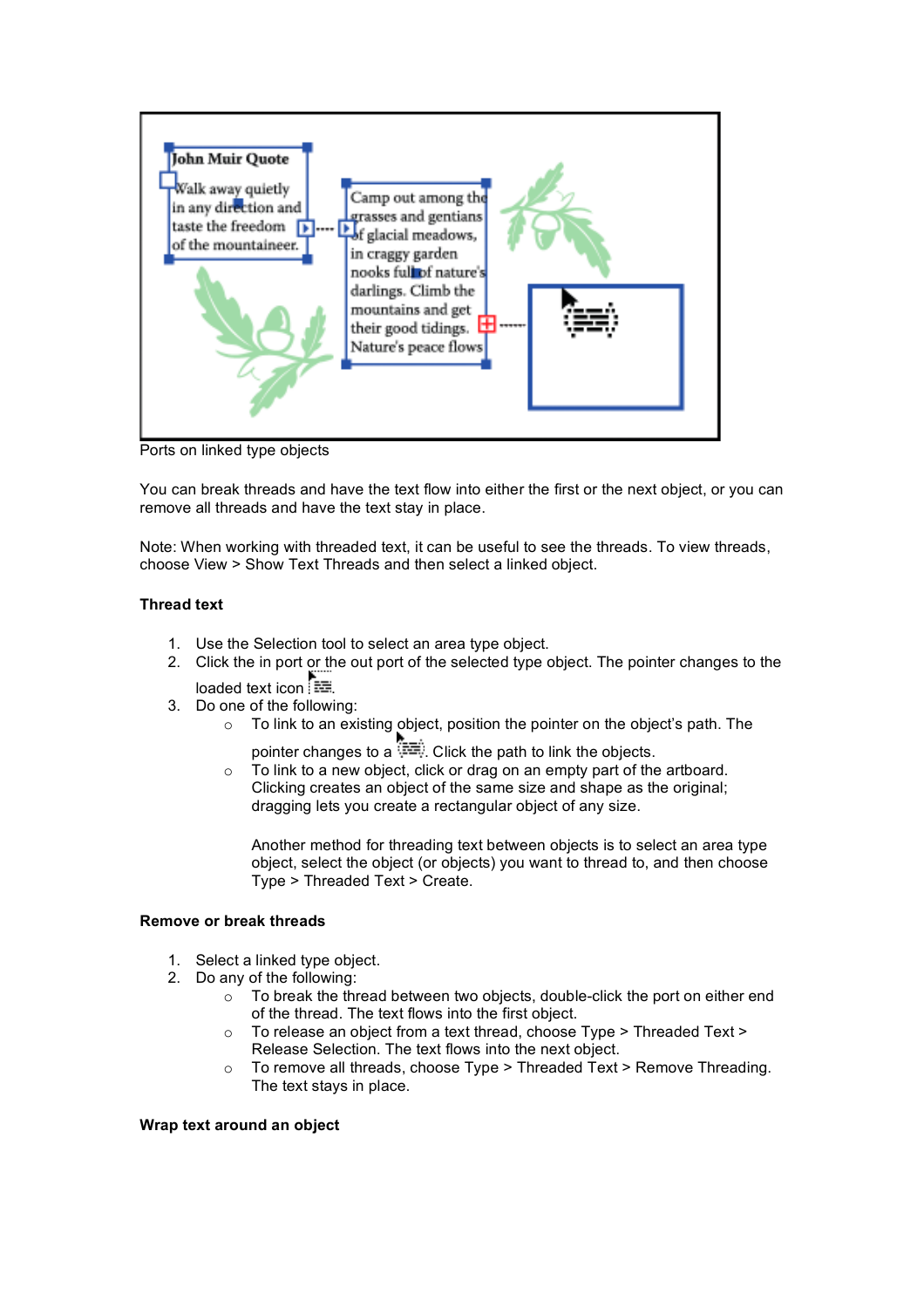You can wrap area text around any object, including type objects, imported images, and objects you draw in Illustrator. If the *wrap object* is an embedded bitmap image, Illustrator wraps the text around opaque or partially opaque pixels and ignores fully transparent pixels.

Wrapping is determined by the stacking order of objects, which you can view in the Layers panel by clicking the triangle next to the layer name. To wrap text around an object, the wrap object must be in the same layer as the text and located directly above the text in the layer hierarchy. You can drag contents up or down in the Layers panel to change hierarchy.



Text wrapped around objects

- **A.** Wrap objects
- **B.** Wrapped text

## **Wrap text**

- 1. Make sure that the following conditions are true for the type you want to wrap:
	- $\circ$  It is area type (typed in a box).
	- o It is in the same layer as the wrap object.
	- o It is located directly under the wrap object in the layer's hierarchy.

Important: If the layer contains multiple type objects, move any that you don't want to wrap around the wrap object either into another layer or above the wrap object.

- 2. Select the object or objects around which you want the text to wrap.
- 3. Choose Object > Text Wrap > Make.